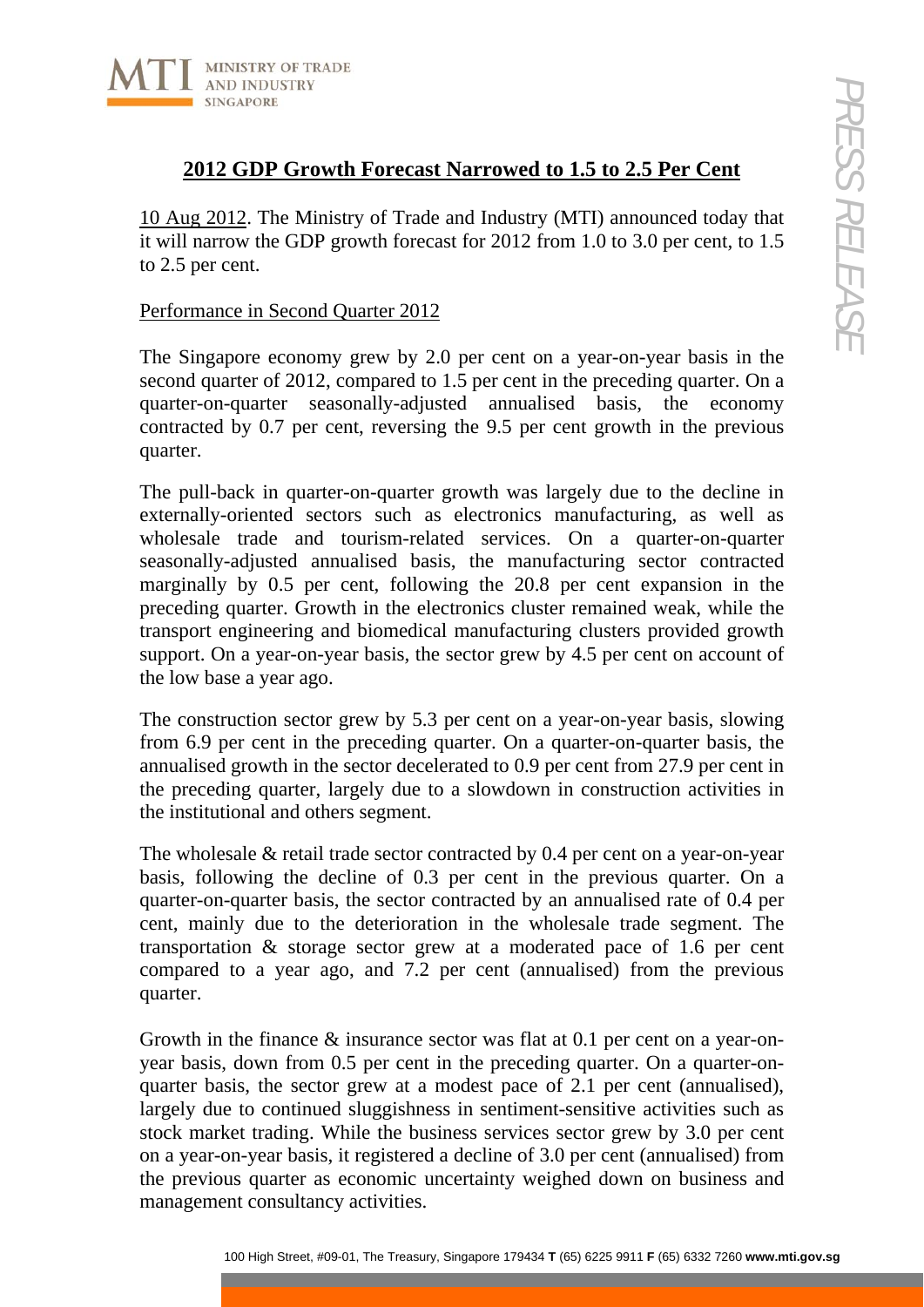

The growth in visitor arrivals also moderated in recent months. As a result, the growth of accommodation & food services eased from 5.4 per cent in the preceding quarter, to 3.1 per cent as compared to a year ago. On a quarter-onquarter basis, the sector declined by an annualised rate of 5.8 per cent.

### Economic Outlook for 2012

Global economic conditions are expected to remain subdued in the second half of the year. In the advanced economies, consumer spending will be dampened by weak labour market conditions. Business investment is also expected to remain weak given ongoing sovereign debt concerns and uncertainties over the fiscal outlook. Although domestic demand in emerging Asia will be supported by accommodative policies, growth on the whole will still be hampered by slackening external demand.

100 Houstone Constrained in recent months. As a result, the Constrained in the accommodation & food services essed from 5.4 per cent in the accommodation & food services essed from 5.4 per cent in the Treasury, to 3.1 per Given the macroeconomic backdrop, the growth outlook for the Singapore economy remains cautious. Externally-oriented sectors, in particular electronics, wholesale and tourism-related services, will be affected by the slowdown in advanced economies. Continued uncertainties in the external environment will also weigh down on sentiment-sensitive segments within the finance & insurance sector. Nonetheless, there will be modest support to growth from healthy expansion in the transport engineering cluster and construction sector.

There continues to be uncertainties and downside risks. Barring unforeseen shocks, MTI expects the Singapore economy to remain on track to grow by **1.5 to 2.5 per cent** in 2012.

MINISTRY OF TRADE AND INDUSTRY 10 August 2012